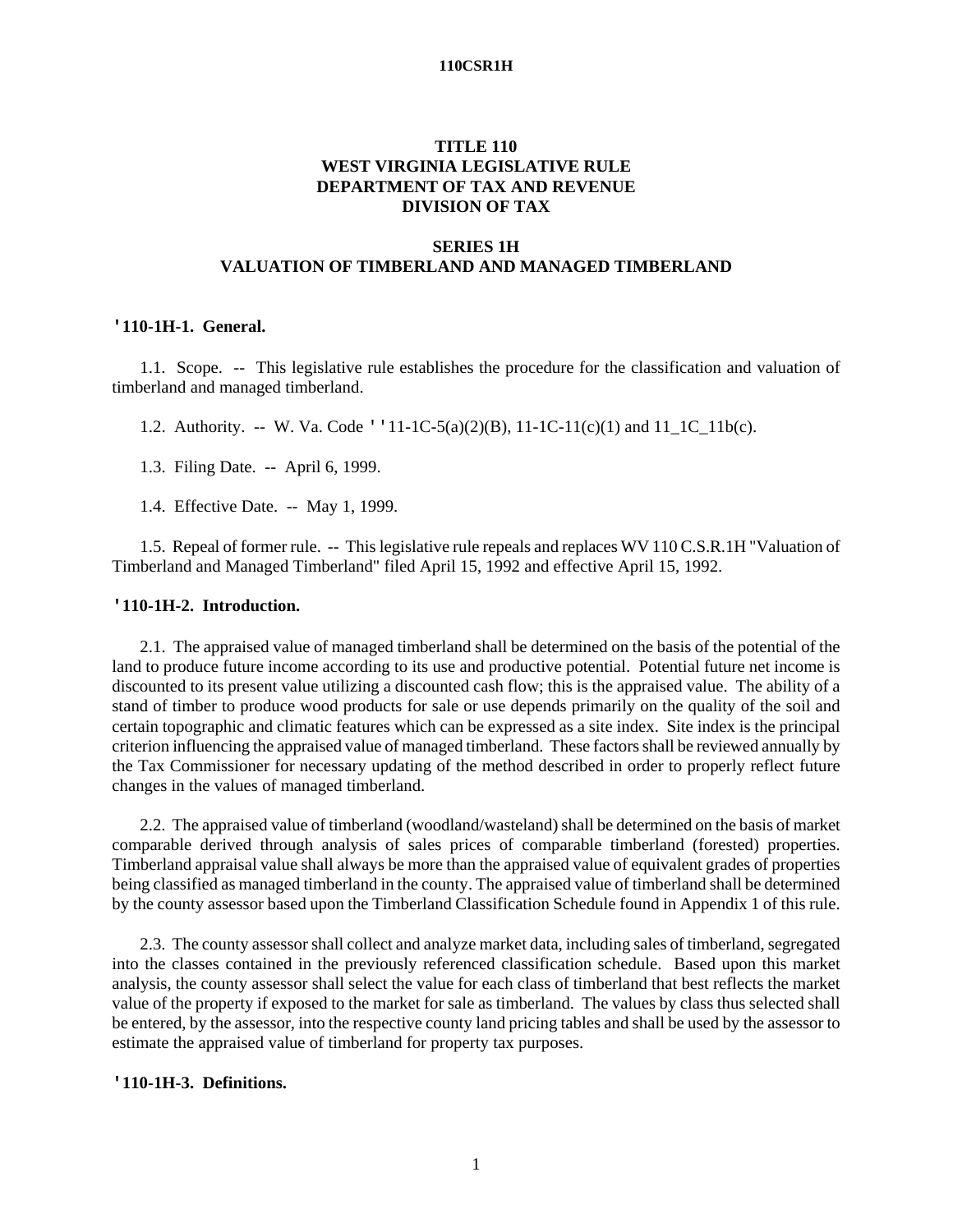As used in this rule and unless the context clearly requires a different meaning, the following terms shall have the meaning ascribed in this section.

3.1. "Capitalization rate" means the rate used to convert an estimate of income into an estimate of present value. Details of the procedure for determining the capitalization rate are found in Section 12 of this rule.

3.2. "Certified managed timberland plan" means the managed timberland plan that is certified by the landowner when the landowner certifies that the property is maintained as managed timberland.

3.3. "Cost" means a component of management costs and property taxes.

3.4. "dbh" means the diameter of trees at breast height, which is 4.5' above ground level.

3.5. "Division of Forestry" means the West Virginia Bureau of Commerce, Division of Forestry.

3.6. "Farm wood lot" means that portion of a farm in timber but may not include land used primarily for the growing of timber for commercial purposes except that Christmas trees, or nursery stock and woodland products, such as nuts or fruits harvested for human consumption, shall be considered farm products and not timber products.

3.7. "Harvest income per acre" means the expected after tax revenue and accrued interest for each harvesting interval. Interest is assumed to accrue at the rate of return from the period of harvest to the end of the 80 year rotation cycle.

3.8. "MBF" means thousand board feet.

3.9. "Management cost" means the cost determined tri-annually by the Tax Commissioner to be the average annual cost of maintaining and protecting a producing forest. Maintenance costs may include costs of inventory, boundary survey, security, maps, and any other items as can be shown to have been necessary. Protection may include costs of protection against forest fires; harmful insect and tree diseases; costs of repair and replacement resulting from damages reported to appropriate police agencies, including all-terrain vehicles (ATV's) and other vehicular damages, and costs of replacing and replanting forest production and/or plantations destroyed or injured by deer or other wild animals whose populations exceed the maximum carrying capacity of the site. Management costs shall be determined as an average for the entire State or by regions, by Managed Timberlands Productivity Grades or by parcel acreage and shall be deducted from gross annual income per acre to obtain net annual income per acre.

3.10. "Managed Timberland" means surface real property, except farm woodlots, of not less than ten contiguous acres which is devoted primarily to forest use and which, in consideration of their size, has sufficient numbers of commercially valuable species of trees to constitute at least forty percent normal stocking of forest trees which are well distributed over the growing site, and that it is managed pursuant to a plan as defined in subsection 3.11 and appendix 2 of this rule.

3.11. "Managed Timberland Plan" means the planned timberland management program that conforms to the following standards established by the Division of Forestry in the plan:

3.11.1. Includes the owner's multipurpose objectives for the property;

3.11.2. Provides for the land: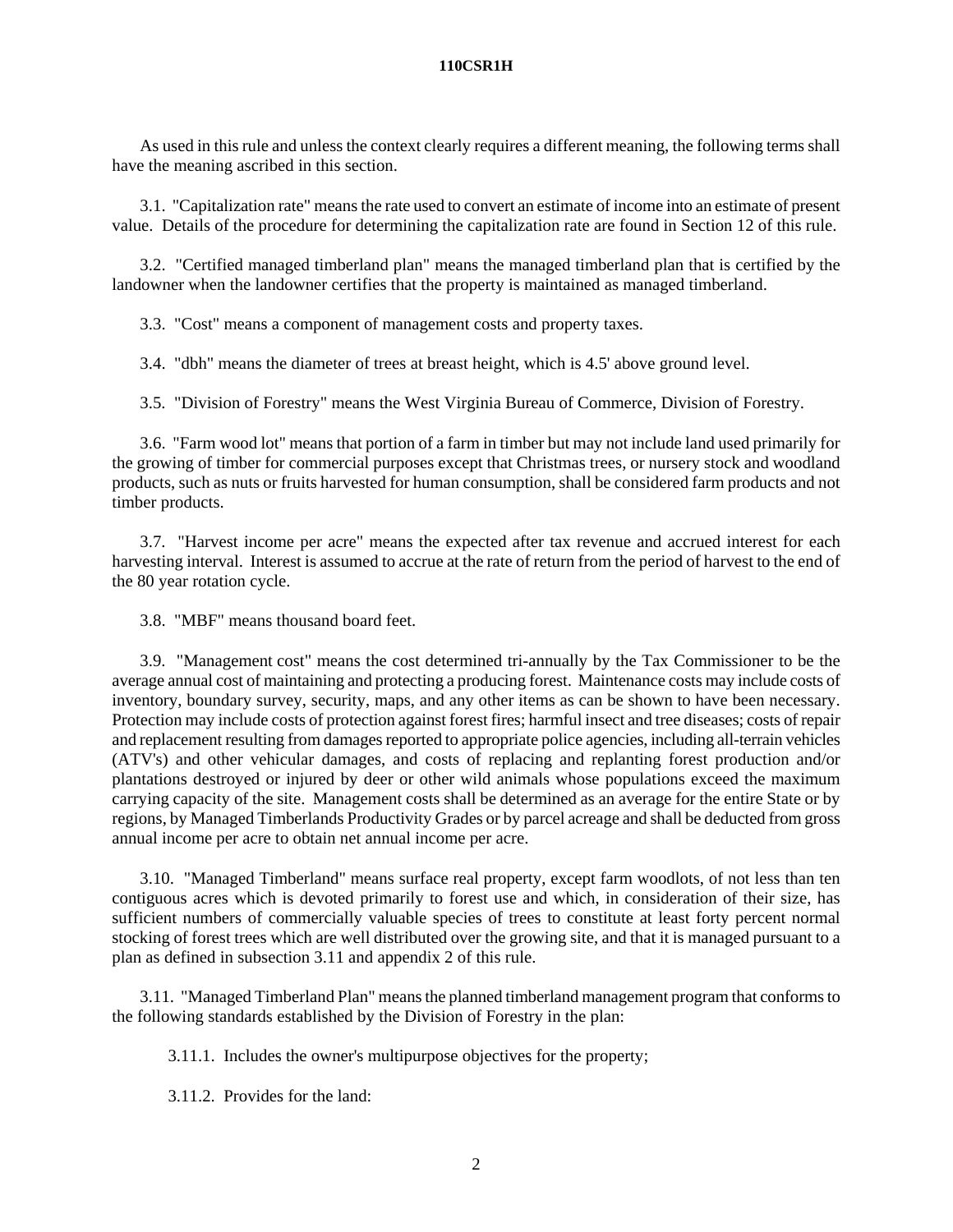3.11.2.a. to remain in at least 40% or greater forest cover of well distributed commercially important trees,

3.11.2.b. to produce continuous crops of timber according to the site's productivity, and,

3.11.2.c. to be monitored for and action taken against threats from injurious agencies;

3.11.3. Ensures that harvesting will be done in a manner that assures regeneration of the landowner's preferred species; and

3.11.4. Assures sustainability of forest resources and compliance with the Logging Sediment control Act, W. Va. Code '19-1B-1 et seq.

3.12. "Managed Timberland Productivity Grades" means timberland classified as Grade 1 (excellent to very good), Grade 2 (good to fair), or Grade 3 (poor), according to the table in Appendix 4 of this rule.

3.13. "Owner of surface less timber" means any person who owns an interest in the surface where the timber rights have been sold to someone else.

3.14. "Owner of Timber" means any person who owns an interest in timber, including a lessor or sublessor and an owner of a contract right to cut timber. The owner of timber must have a right to cut timber for sale on his, her or its own account for use in his, hers, or its trade or business in order to have property rights that are subject to ad valorem property taxes.

3.15. "Site Index" means a method of measuring the productivity of a site to grow trees. It is the height that average dominant and co-dominant trees will attain at a given age. For ad valorem property tax purposes, it is the height of upland oaks at fifty (50) years of age.

3.16. ASoil Productivity Data@ means those site index data derived from the United States Department of Agriculture Natural Resource Conservation Service (NRCS), formerly the Soil Conservation Service (SCS), Soil Survey Geographic Database (SSURGO). These data are digital representations of county soil surveys which are mapped at 1 inch  $= 2,000$  feet.

3.16.1. In those counties where SSURGO data are not yet available, the best available information shall be used.

3.16.1.a. For Pocahontas County, the article by G.R. Trimble, Jr., AAn Equation for Predicting Oak Site Index Without Measuring Soil Depth@, Journal of Forestry, 62:325-327, shall be used.

3.16.1.b. For Wetzel, Doddridge, Braxton, Clay and Gilmer Counties, the article by L.R. Auchmoody and H. Clay Smith, AOak Soil-Site Relationships in Northern West Virginia@, (USDA Forest Service Research Paper NE 434, 1979) shall be used.

3.16.1.c. For Wayne, Lincoln, Boone, Logan, Mingo and McDowell Counties, unpublished results of research at West Virginia University (1983) shall be used.

3.16.1.d. For Webster county, the rates of 48% for Grade 1, 34% for Grade 2 and 18% for Grade 3 shall be used for all certified managed timberland parcels.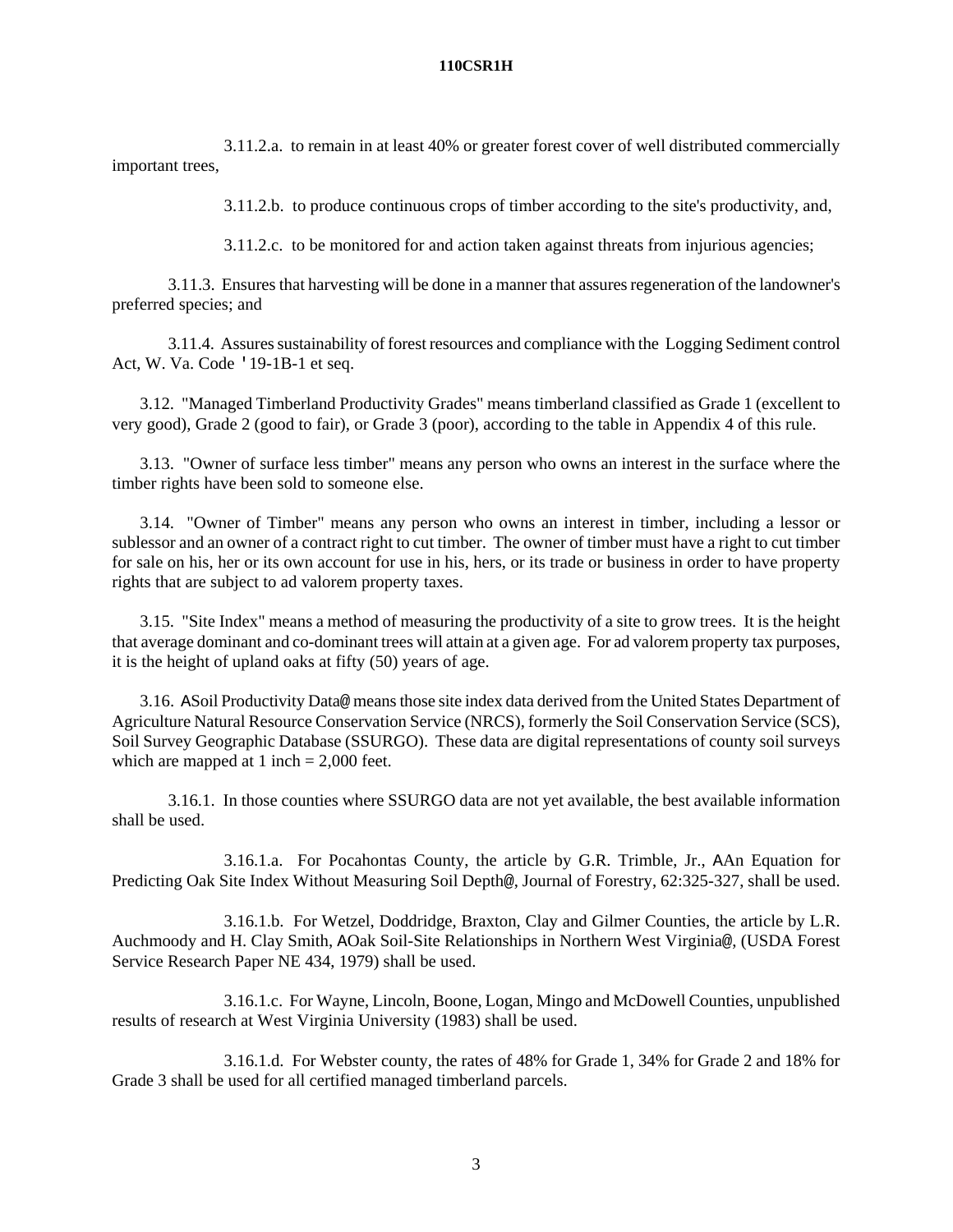3.16.1.e. For all counties not listed in the foregoing paragraphs 3.16.1.a through 3.16.1.d of this rule, the primary source of information shall be maps created by the Soil Survey, published by United States Department of Agriculture Natural Resource Conservation Service.

3.17. "Stumpage Price" means the market value of standing trees (on the stump) prior to felling and removal, and is expressed in dollars per unit of volume (MBF or cords). For appraisal purposes, real stumpage price will be adjusted to real price increases over various harvest periods during the 80 year rotation cycle. The real price increase shall be determined from the projected saw timber and pulpwood prices described in the most recent United States Forest Service Bulletin R.P.A. Timber Assessment Update and shall be calculated by the Tax Commissioner from reports based upon 16 inch (dbh) logs as prepared by the Division of Forestry and other available sources. A five-year weighted moving average shall be computed in order to minimize the effects of short-term fluctuations. Stumpage prices shall be computed for each stumpage price region in order to reflect regional differences in markets, topography, and accessibility.

3.18. "Stumpage Price Region" means a geographical region of the State, usually consisting of several counties, in which conditions of the timber, timber markets, topography, and accessibility are sufficiently similar to result in similar stumpage prices at any given time. The counties involved in each stumpage price region have been identified by the Division of Forestry and are found in Appendix 3 of this rule.

3.19. "Timber" means trees of any marketable species, whether planted or of natural growth, standing or down, located on public or privately owned land, which are suitable for commercial or industrial use.

3.20. "Timberland (Woodland/Wasteland)" means any surface real property, except farm woodlots of not less than ten contiguous acres, which is primarily in forest and which has, in consideration of their size, sufficient numbers of commercially-valuable species of trees to constitute at least forty percent (40%) normal stocking of forest trees, as shown Appendix 2 of this rule, which are well distributed over the growing site. Additionally, land that has been recently harvested of merchantable timber and is growing into or being planted as a new forest may be classified as timberland.

# **'110-1H-4. Classification of Timberland and Managed Timberland.**

4.1. Managed Timberland. -- For property to qualify for managed timberland valuation, the owner of the surface real property identified on the county tax mapping system shall annually certify in writing to the Division of Forestry that the property satisfies the requirements of managed timberland, as defined in Section 3 of this rule, and enter into a contract with the Division of Forestry to use the real estate in a planned program of multiple purpose forest management, including erosion control during timbering operations, as specified in the West Virginia Forest Practices Standards and the West Virginia Silvicultural Nonpoint Source Management Program, and as explained in Section 13 of this rule. Multipurpose forest management contemplates the periodic selection of timber on the property for harvesting as an integral part of silvicultural management practices. The silvicultural manipulation subjects the property to periodic commercial use that may have an effect on the property's classification for property tax purposes. Therefore, in recognition of the silvicultural manipulation, the following guidelines shall be observed by the Division of Forestry when classifying managed timberland for property tax purposes.

4.1.1. Property containing managed timberland, which may have been properly taxed as Class II property prior to the managed timberland application, shall remain as Class II property unless there is some other event or change in the use of the property that disqualifies it from being taxed as Class II property.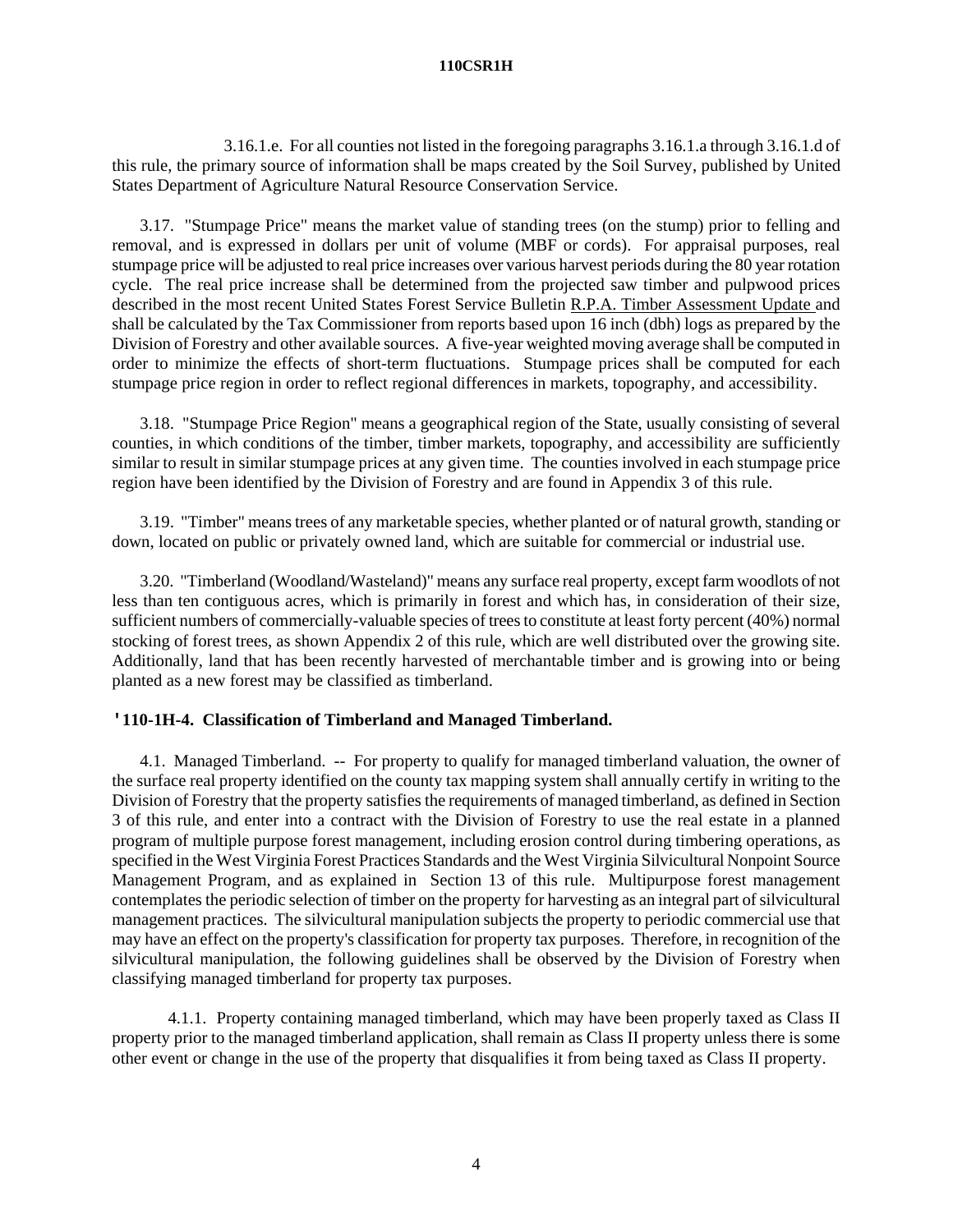4.1.2. Property containing managed timberland, which may have been properly taxed as Class III or Class IV property prior to the managed timberland application, shall be taxed as Class III or Class IV property depending upon location.

4.2. Timberland. -- Timberland shall be taxed as Class II, Class III, or Class IV property in accordance with provisions of West Virginia Code ' 11-8-5. In order for timberland to be taxed as Class II property, the timberland shall be used and occupied by the owner exclusively for residential purposes. (This section does not apply to farm woodlots B See, Valuation of Farmland and Structures Situated Thereon For Ad Valorem Property Tax Purposes, 110 C.S.R. 1H, ' 110-1H-5.)

4.3. Surface less timber -- Property where the owner of the surface does not include the timber rights is not eligible for managed timberland classification and shall be valued by the assessor.

4.4. Timber -- Property where the owner of the timber rights does not include the surface, is not eligible for managed timberland classification and shall be valued by the assessor.

### **'110-1H-5. Valuation of Farm Wood Lots.**

Farm wood lots shall be included in the valuation of farm property under W. Va. Code ' 11-1A-10, except when the farm wood lot is a separate parcel or tract entered in the land books, and/or except when the primary use of the farm wood lot is in commercial forestry or in a managed timberland contract.

### **'110-1H-6. Timberland Improvements.**

Improvements such as roads and service buildings that are a required (usual) part of timber management operations is not subject to an additional market value appraisal over and above the appraisal of the managed timberland. Improvements that are not a necessary part of the timber management operations, such as dwellings, cottages, hunting camps, other recreational facilities, and associated real estate are subject to additional market value appraisals. Additionally, haul roads, strip and/or mountaintop removal mines, plant facilities, powerline and gas/oil pipeline rights-of-way, and gas/oil well pads shall not be valued as managed timberland.

### **'110-1H-7. Appraised Value of Timberland.**

The appraised value per acre of timberland shall be determined based upon market comparables and shall be estimated by the county assessor. There are at least five (5) various timberland rates based on the timberland classification schedule described in Appendix 1 of this rule. Assessors shall tri-annually review and grade these non-managed timberland properties in order to assign the proper rate per acre to the property. The rate per acre shall be established by the assessor in conformity with requirements of subsection 2.2 of this rule.

### **'110-1H-8. Valuation of Less Than 10 Acres.**

A parcel, or contiguous parcels, of timberland totaling less than ten (10) acres shall not be considered for classification as managed timberland and shall be valued by the county assessor based upon market comparables.

# **'110-1H-9. Harvest Volumes Per Acre.**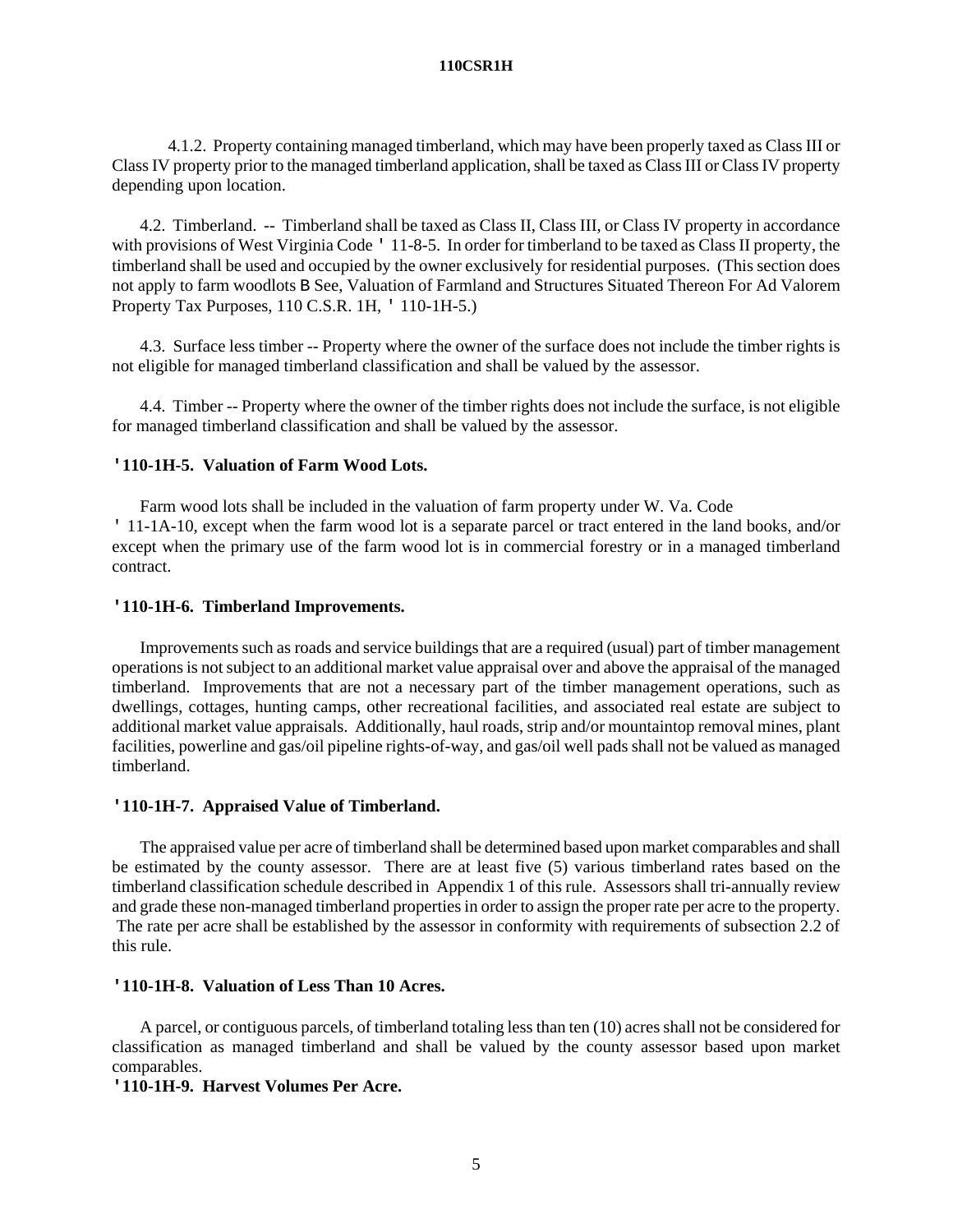Harvest Volumes per acre shall be based on site index and the ability of the site to yield timber measured in thousands of board feet (MBF) per acre (Scribner rule) or cords per acre with harvest intervals at thirty-five (35), fifty-five (55) and eighty (80) years for Grade 1 and Grade 2 soils, and at forty-five (45) and eighty (80) years for Grade 3 soil.

#### **'110-1H-10. Appraised Value Per Acre of Managed Timberland.**

The appraised value per acre of managed timberland is the present worth of \$1.00 times the difference between the future value of the harvest income less the future value of the management cost less a property tax adjustment for Class II, and a blend of Class III and Class IV tax rates for Class III and Class IV properties. However, the appraised value for any grade of managed timberland will not be less than \$25 per acre. In no case may managed timberland values for class III and IV property be lower than \$225 per acre for Grade 1; \$150 per acre for Grade 2; \$75 per acre for Grade 3; and class II properties may not be lower than \$200 per acre for Grade 1; \$140 per acre for Grade 2; and \$50 per acre for Grade 3.

### **'110-1H-11. Procedure for Determining Value Per Acre of Managed Timberland.**

The following is a step-by-step procedure for determining the appraised value per acre of managed timberland.

11.1. The Tax Commissioner shall enter the surface ownership maps (typically 1 inch = 400 feet or 1 inch = 800 feet) into a Geographic Information System (GIS). The GIS shall be used to register the surface ownership parcels to the same geographic coordinate system and scale as that of the soil productivity data (SSURGO). This process allows the calculation of the area of each soil productivity grade in each parcel.

11.1.1. In those counties where the GIS is not yet available, the soil productivity maps addressed in paragraphs 3.16.1.a through 3.16.1.e of this rule shall be utilized. These maps are the soil grades identified on USGS 7.5 minute topographical quadrangle sheets (1 inch = 200 feet). The West Virginia county surface ownership maps (commonly 1 inch = 400 feet of 1 inch = 800 feet) were reduced to 1 inch = 200 feet. The reduced scale surface maps were overlayed on the productivity grade maps and the grade boundaries were transferred, allowing the determination of the area at each grade for each ownership parcel.

11.2. Average stumpage price (5 year weighted moving average) is determined by stumpage price reports from the Division of Forestry and other available sources.

11.3. Total harvest income per acre over a rotation cycle of thirty-five (35) years, fifty-five (55) years and eighty (80) years for Grade 1 and 2 soils, and forty-five (45) years and eighty (80) years for Grade 3 soils shall be determined by the accumulated periodic harvest income plus accrued interest on the net income less state and federal tax payments.

11.4. End of rotation (80 year) total management costs per acre shall be determined by the accumulated after tax management cost and accrued interest on those costs.

11.5. Appraised value per acre for managed timberland shall be determined by first deducting the end of rotation total management costs; second, calculating the present worth of that difference; and third, adjusting that value by the annual ad valorem property tax rate (either Class II or a blended Class III/IV).

11.6. The GIS (when available) shall be used to calculate the appraised value of managed timberland property on an annual basis. Until the GIS is available, soil grade calculations will be made from data described in paragraphs 3.16.1.a through 3.16.1.e and subdivision 11.1.1 of this rule. The appraised value of each managed timberland property shall be calculated using the formula found in Appendix 6 of this rule.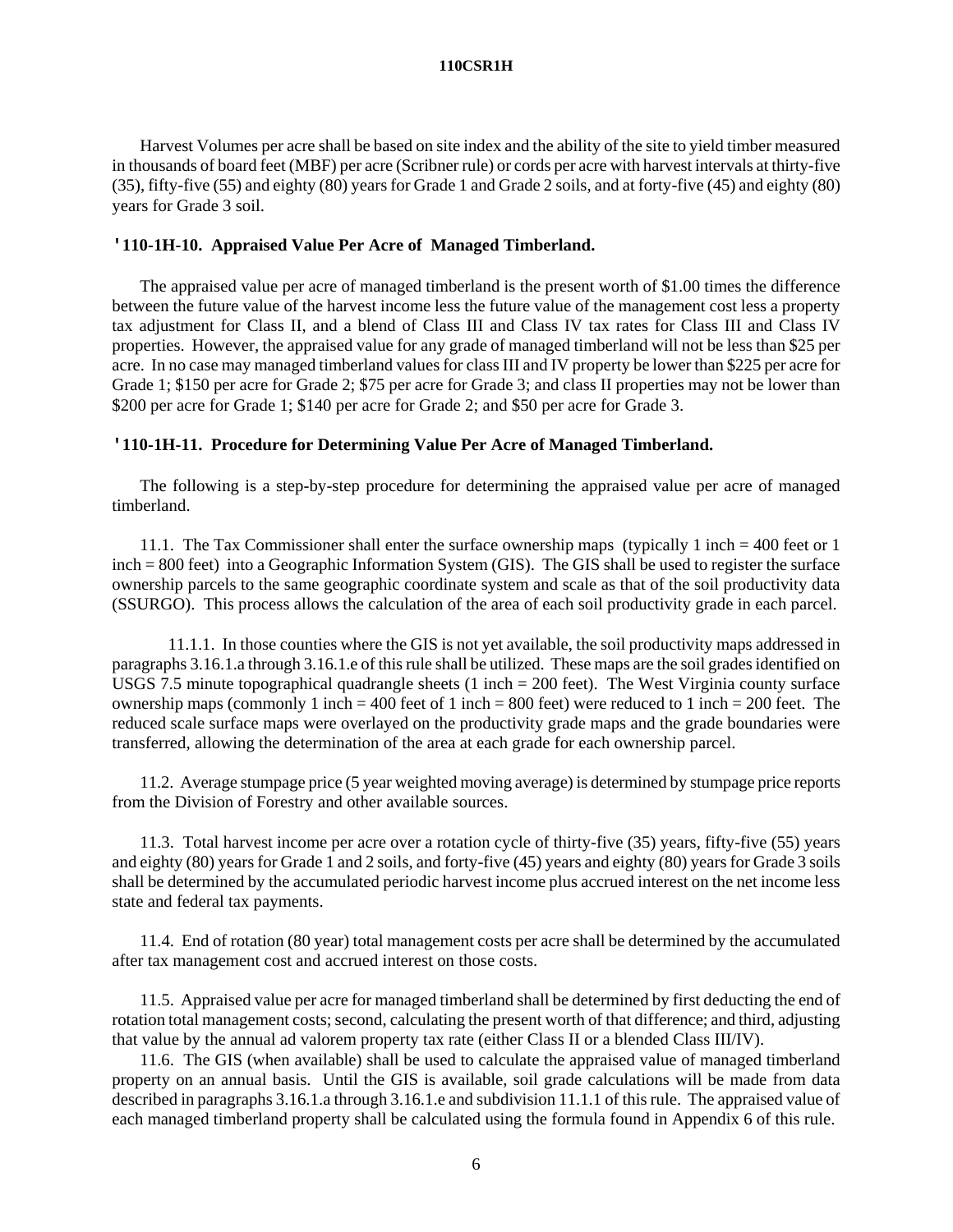11.6.1. Those acreages involved in a managed timberland application where the use of the property is not for managed timberland purposes (e.g., homesite, pasture, tillable, recreation, stripmine, etc.) shall not be classified as managed timberland and shall be appraised by the county assessor.

### **'110-1H-12. Capitalization Rate.**

The average statewide capitalization rate (based on a 5-year weighted moving average of various components) for managed timberland shall be determined annually by the Tax Commissioner through the use of generally accepted methods of determining those rates. The rate shall be based on the assumption of a discounted cash flow model based upon harvest intervals reflected in Appendix 4 of this rule. The capitalization rate used to value managed timberland shall be developed considering the following:

12.1. Discount Component. -- The summation technique shall be used in developing a discount component of the capitalization rate. The five subcomponents of the discount component are:

12.1.1. Safe Rate. -- The safe rate shall reflect a rate of return that an investor could expect on an investment of minimal risk. This rate shall be developed through weighted averages of interest rates offered on five-year United States Treasury Bills for the five years immediately preceding the appraisal date.

12.1.2. Nonliquidity . -- The nonliquidity rate shall be developed through an annual review to determine a reasonable estimate of time that timberland, when exposed for sale, remains on the market before being sold. The time thus determined shall be used to identify United States Treasury Bills with similar time differentials in excess of thirteen-week Treasury Bills. The interest differential between these securities shall be used to represent the nonliquidity rate. For example, if it is determined that a tract of timberland remains on the market for an average of nine months (39 weeks) before being sold, the nonliquidity rate shall be derived by subtracting the rate on 13-week Treasury Bills from the rate on one year Treasury Bills. This review shall consider the weighted average of these differences for a five year period immediately preceding the appraisal date.

12.1.3. Risk Rate. -- The relative degree of risk of an investment in timberland shall be developed through an annual review of thirty-year United States Treasury Bills less five-year United States Treasury Bills. The review shall consider the weighted averages of debt and equity components of these differences for a five-year period immediately preceding the appraisal date.

12.1.4. Management Rate. -- The management rate represents the cost of managing the investment, not the cost of managing the timberland. Historically, the management rate has been one-half of one percent (0.5%); therefore, this rate shall be considered the industry standard for current applications.

12.1.5. Inflation Rate (negative). -- Nominal interest rates, including the "safe rate" mentioned in subdivision 12.1.1 of this rule, are higher than real rates by an amount representing expectation of future inflation. However, net annual income from timberland is to be estimated assuming level future prices (no inflation). Therefore, the capitalization rate must be a real rate, net of expectation of inflation. The inflation rate shall be established through a weighted average analysis of the most recent five calendar year's urban consumer price index as determined by the United States Department of Labor, Bureau of Labor Statistics.

12.1.6. Discount Component. -- In determining the discount component of the capitalization rate, the Tax Commissioner shall take the sum of the safe rate, the nonliquidity rate, the risk rate, and the management rate, and shall deduct from this sum the inflation rate.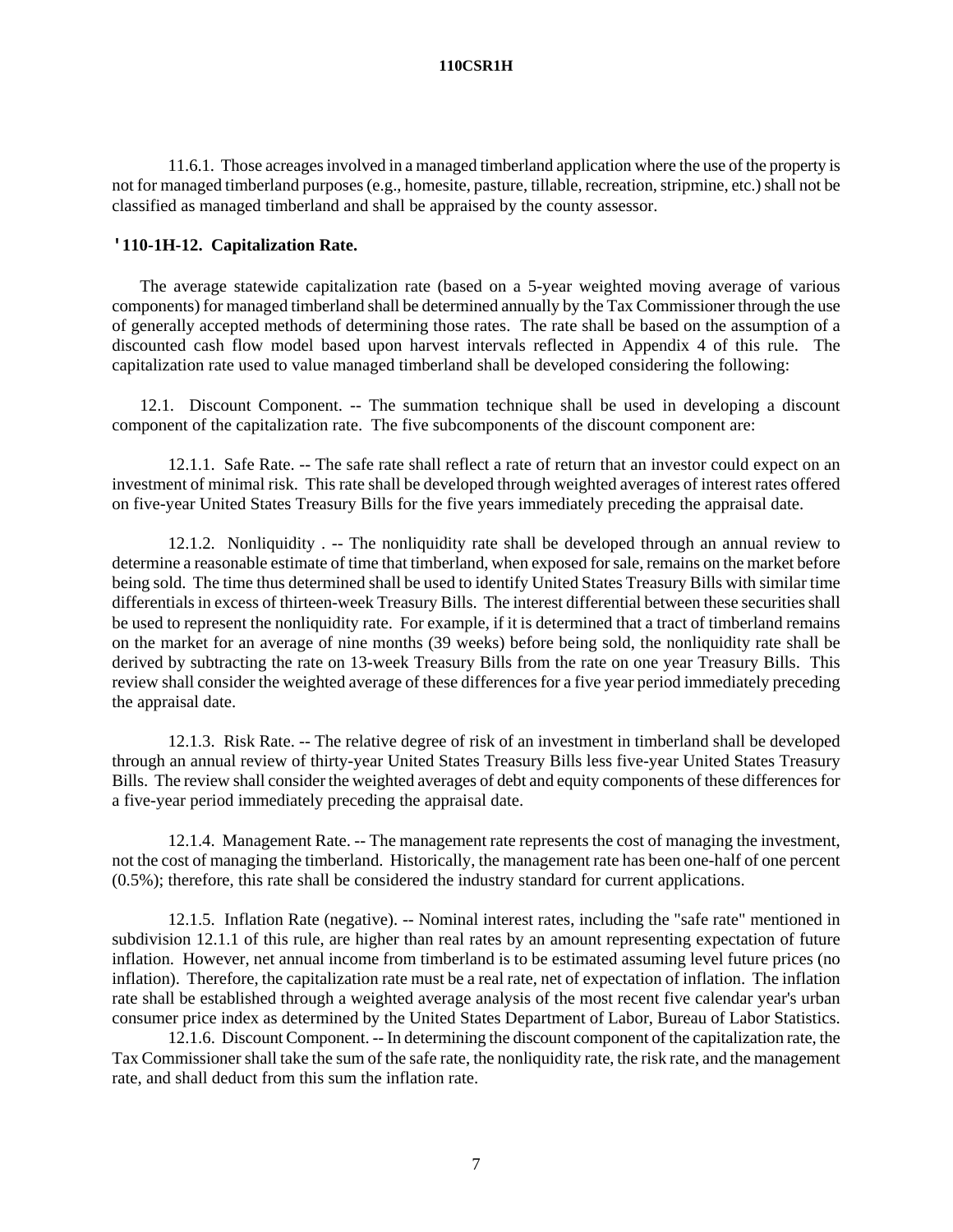12.2. Property Tax Component. -- The property tax component shall be derived by multiplying the assessment rate by the statewide five year weighted average of tax rates on Class II and on a blended rate for Class III and Class IV properties. The discounted property tax rates shall be deducted from the discounted difference between total harvest income and end of rotation management costs.

### **'110-1H-13. Application for Certification and Valuation as Managed Timberland.**

In order to qualify, under the provisions of this rule, for managed timberland valuation purposes, the owner of the timberland shall, on or before the first day of July, enter into a contract with the Division of Forestry. The contract shall state that the real estate is being used in a planned program of timber management and erosion control practices intended to enhance the growth of commercially desirable species through generally accepted silvicultural practices and the use of Best Management Practices as specified in the West Virginia Forest Practice Standards and the West Virginia Nonpoint Source Management Program. The contract shall be assignable with the sale of the land when the land is sold to be used for managed timberland purposes. Annually, on or before September 1, the owner shall file an application for certification as managed timberland with the Division of Forestry. The application shall include either (a) a commitment to maintain and protect timberland certified as managed timberland by demonstrating land-use objectives to include resource management and soil and water protection; or (b) a written plan prepared by a professional forester. Falsification of certification or failure to follow a professionally prepared plan shall result in loss of valuation as managed timberland. In any event, the following information shall be provided:

13.1. The county, district, map, parcel number, deed book surface acreage and actual surveyed surface acreage, if available, for each parcel that is to be valued as managed timberland;

13.1.1. The amount of acreage in each parcel that should be classified as managed timberland. For those properties where managed timberland acreage is different than deed acreage, information identifying the use of the non-managed acreage is required;

13.1.2. The signature of owner (including all fractional interests) acknowledging that the contract with the Division of Forestry has been annually reviewed and approved and that the property is being managed in accordance with the Best Management Practices for forestry as outlined in the West Virginia Forest Practice Standards and the Best Management Practices for water quality as outlined in the West Virginia Nonpoint Source Management Program. If a written plan is provided in accordance with Section 13 of this rule, that plan shall be approved and signed by a registered timber management forester.

13.2. The Division of Forestry shall, on or before October 1 of each year, provide the State Tax Commission with a copy of the certifications and reports and provide a list of those properties certified as managed timberland and those denied certification. After the October 1 report is filed, the Division of Forestry has until January 15 of the next calendar year to review any applications questioned by the State Tax Commission or county officials.

13.3. The property owner whose managed timberland application was denied or who has been refused certification pending demonstration of specific facts may, on or before November 1 of the assessment year, file an appeal of the denial or file the requested data with the Director of the Division of Forestry. On or before the following December 1, the Division of Forestry shall advise the Tax Commissioner of any changes of application denials.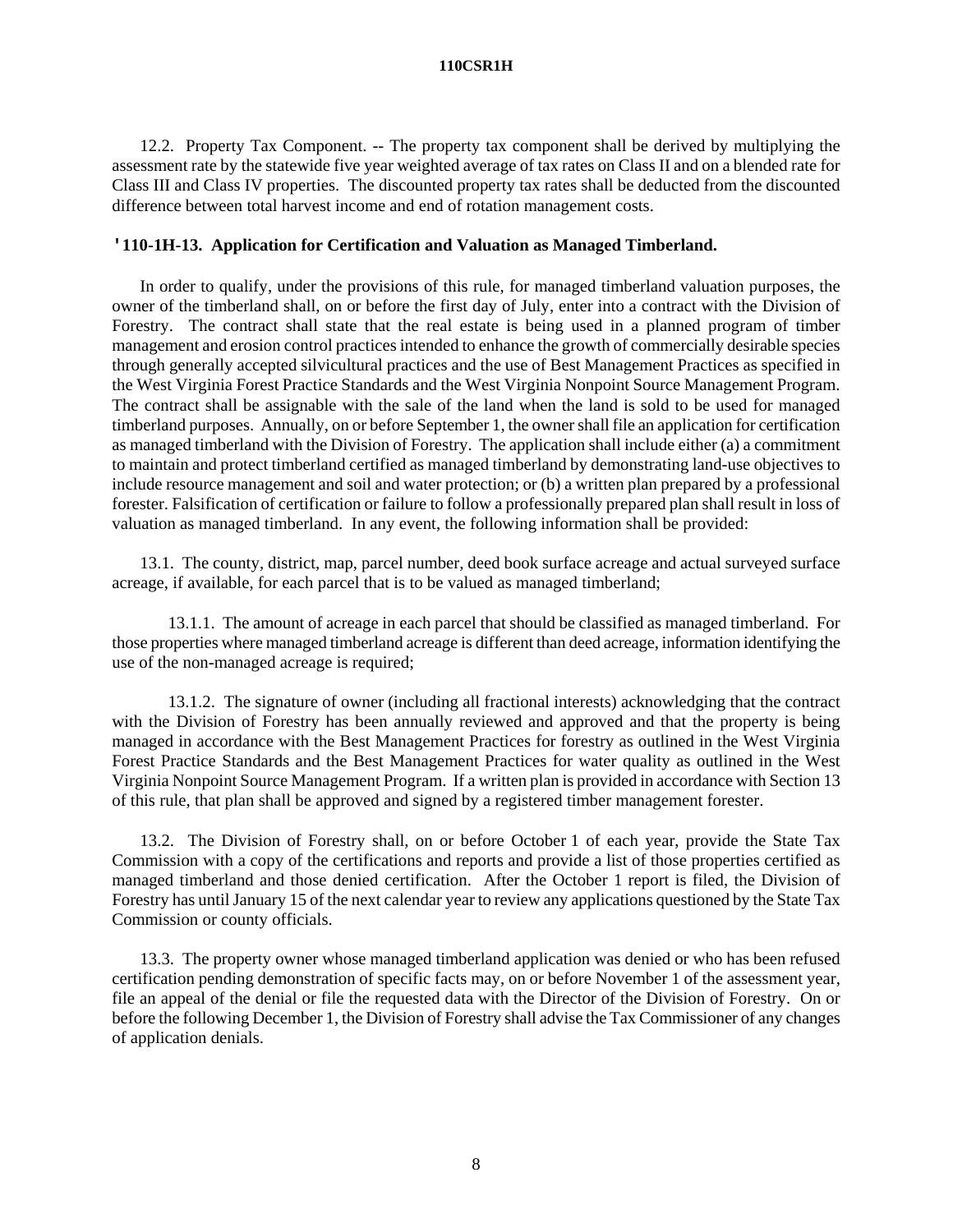# **'110-1H-14. Summary of Method of Determining Appraised Value.**

The formula to be used in determining the appraised value of property categorized as managed timberland is found in Appendix 5 of this rule.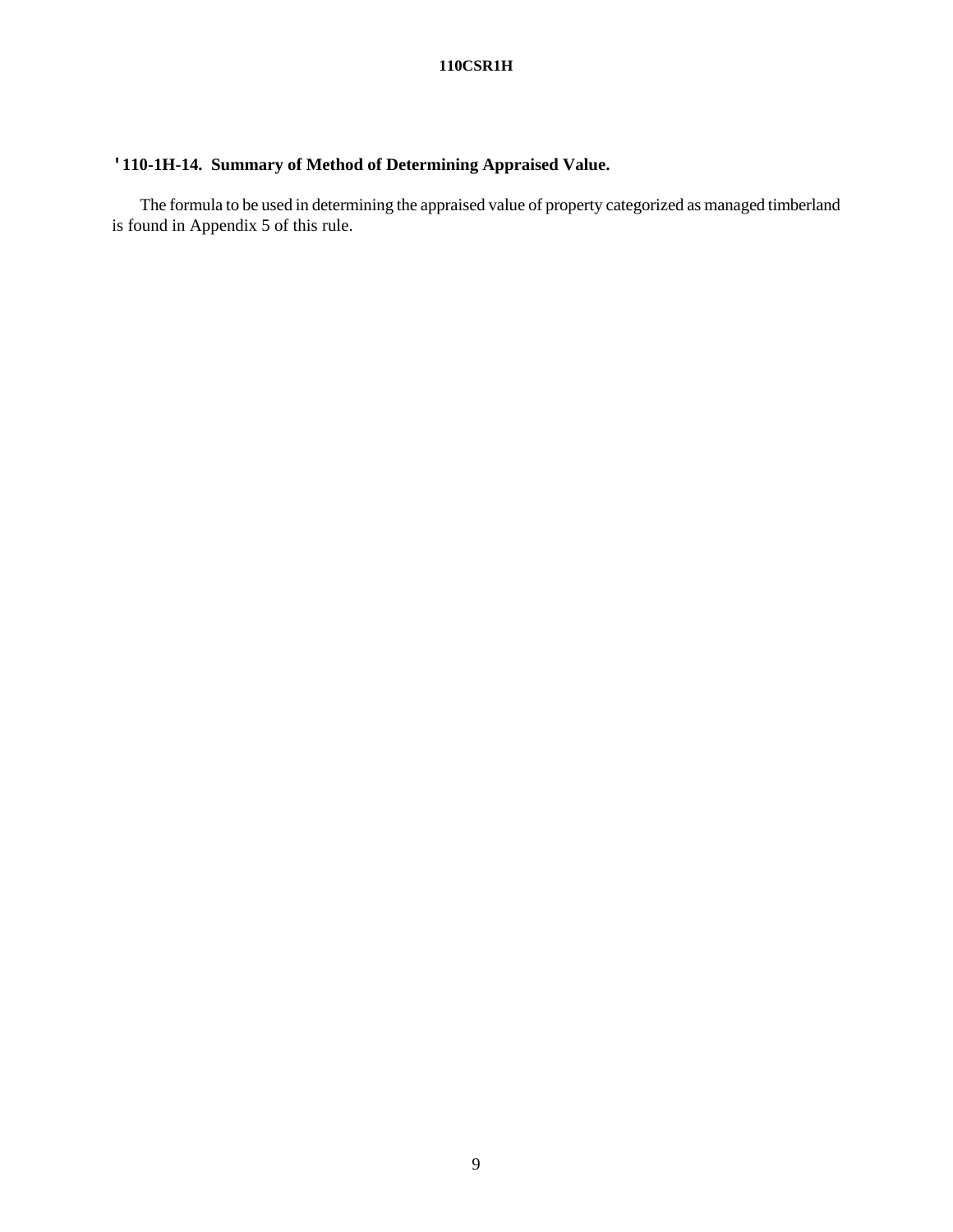# **APPENDIX 1**

# **Timberland Classification Schedule**

# **Class "A"**

This land is adaptable for use as forest property. It may be adaptable to other profitable uses. There is a stand of trees of commercial species, the size being from fourteen (14) to twenty (20) inches d.b.h. and above.

# **Class "B"**

This land is also adaptable for use as forest property. It may be adaptable for other profitable uses. There is a stand of trees of commercial species, the size being from ten (10) to fourteen (14) inches d.b.h.

# **Class "C"**

This land is adaptable for use as forest property. There is a stand of trees of commercial species, the size being from six (6) to ten (10) inches d.b.h.

## **Class "D"**

This land is adaptable for use as forest property. There is a stand of trees of commercial species, the size being from four (4) to six (6) inches d.b.h.

## **Class "E"**

This land is adaptable for use as forest property. There are trees of commercial species less than four (4) inches d.b.h. This class of timberland also includes clear cut property and property subjected to total harvest where the remaining commercial species are less than four (4) inches d.b.h.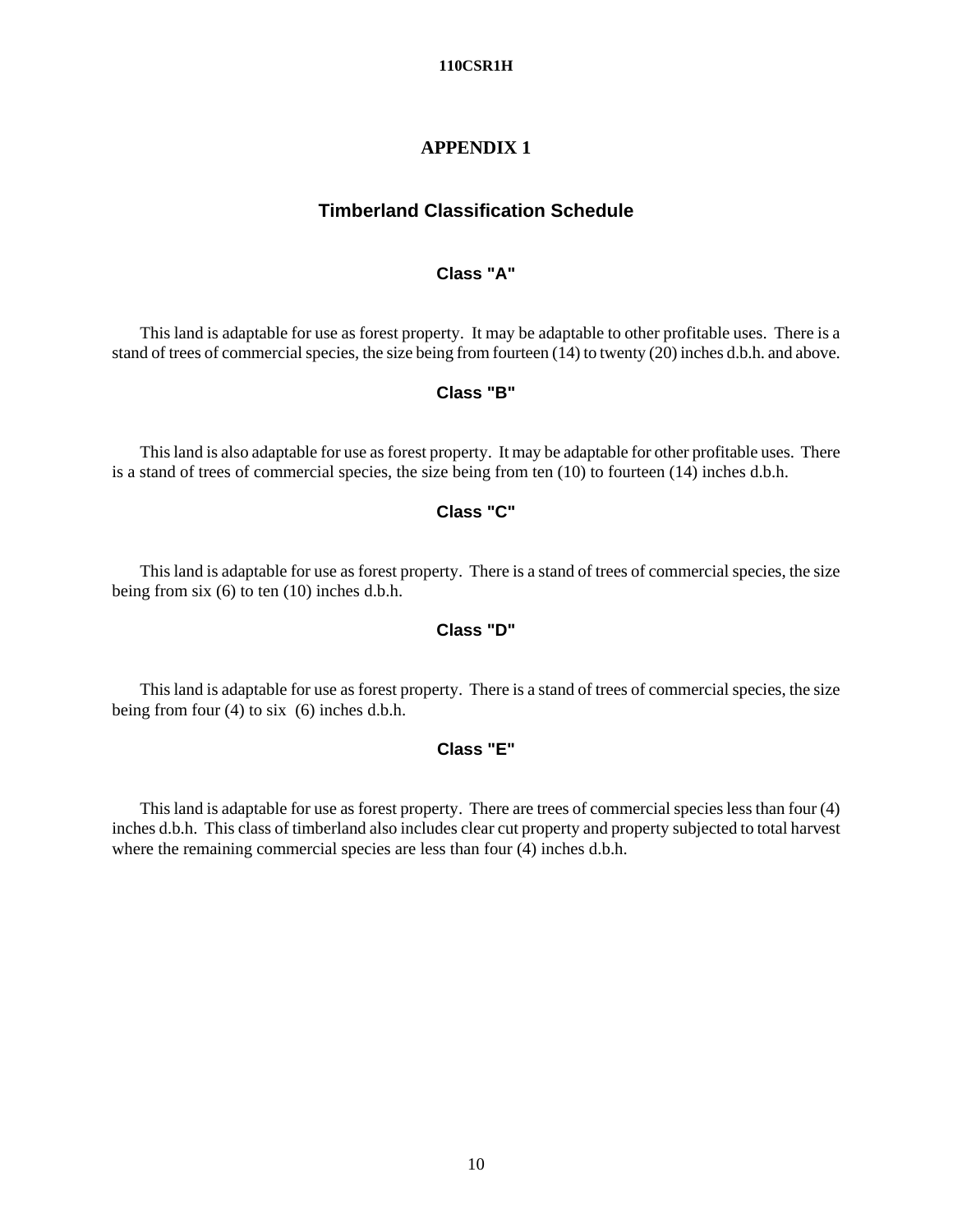# **APPENDIX 2**

# **Minimum Number of Trees Required Per Acre to Determine 30 Square Feet of Tree Basel Area of 40% Stocking for Classification as Forest Land**

| D.B.H.<br>Range                             | $D.B.H.$ in $2@$<br>Classes | <b>Basel Area</b><br>Per Tree | Per<br>Acre |     | Per<br>$1/5$ Acre |    | Per<br>$1/10$ Acre |    |
|---------------------------------------------|-----------------------------|-------------------------------|-------------|-----|-------------------|----|--------------------|----|
| up to 2.9 <sup>o</sup> Seedlings            |                             |                               |             | 400 | 80                |    | 40                 |    |
|                                             |                             | 0.0873                        |             | 400 |                   | 80 |                    | 40 |
|                                             |                             | 0.1964                        | 153         | 31  |                   | 15 |                    |    |
| $7.0 - 8.9$ $\circ$ $Y \quad 8$             |                             | 0.3491                        | 86          | 17  |                   | 9  |                    |    |
| $9.0 - 10.9$ <sup><math>@</math></sup> $10$ |                             | 0.5454                        | 55          |     | 11                |    | 6                  |    |
| $11.0 - 12.9$ @ 12                          |                             | 0.7854                        | 38          |     | 8                 |    | $\overline{4}$     |    |
| $13.0 - 14.9$ @ 14                          |                             | 1.0690                        | 28          |     | 6                 |    | 3                  |    |
|                                             |                             | 1.3983                        | 21          |     | 4                 |    |                    |    |

### NOTE:

(a) Area 1/5 acre, circle, diameter 105'4@; square 93.4@ per side

(b) Area 1/10 acre; circle, diameter 74'6@; square 66'

(c) Number of seedlings present may qualify on a percentage basis; Example, 100 seedlings would be equivalent of 7.5 square feet of basal area (25% x 30 - 7.5)

(d) Seedlings per acre are based on total pine and hardwood stems. Where intensive pine management is practiced a minimum of 250 well distributed pine seedlings will qualify.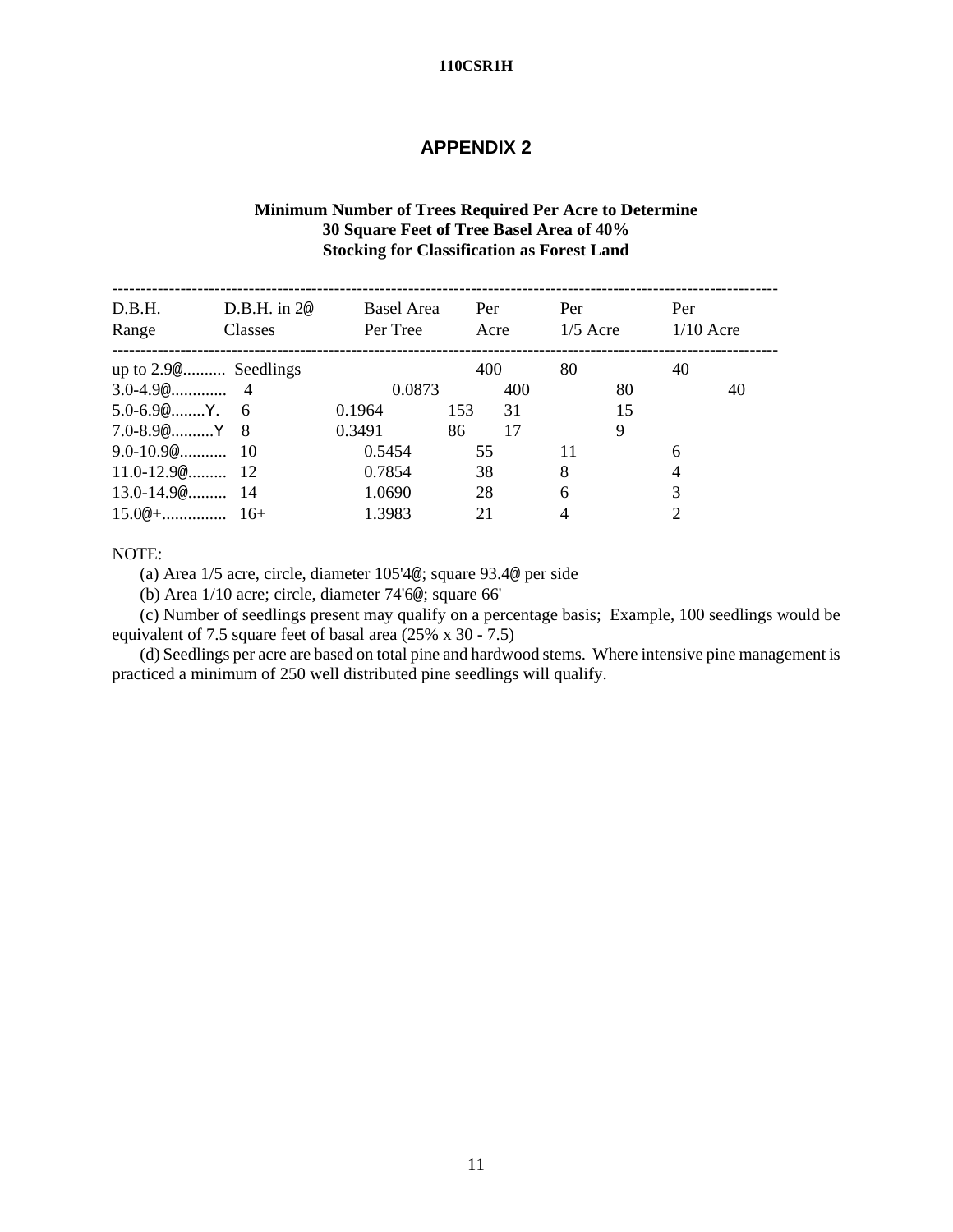# **APPENDIX 3**

# **Stumpage Price Regions**

| Region 1         | Region 2       | Region 3        | Region 4         | Region 5       |
|------------------|----------------|-----------------|------------------|----------------|
| <b>Brooke</b>    | <b>Braxton</b> | <b>Barbour</b>  | <b>Berkeley</b>  | Boone          |
| Cabell           | Calhoun        | Greenbrier      | Grant            | Fayette        |
| Hancock          | Clay           | Monroe          | Hampshire        | Kanawha        |
| Jackson          | Doddridge      | <b>Nicholas</b> | Hardy            | Lincoln        |
| Marshall         | Gilmer         | Pendleton       | <b>Jefferson</b> | Logan          |
| Mason            | Harrison       | Pocahontas      | Mineral          | McDowell       |
| Ohio             | Lewis          | Preston         | Morgan           | Mercer         |
| <b>Pleasants</b> | Marion         | Randolph        |                  | Mingo          |
| Putnam           | Monongalia     | Tucker          |                  | Raleigh        |
| Tyler            | Ritchie        | Upshur          |                  | <b>Summers</b> |
| Wetzel           | Roane          | Webster         |                  | Wayne          |
| Wood             | Taylor         |                 |                  | Wyoming        |
|                  | Wirt           |                 |                  |                |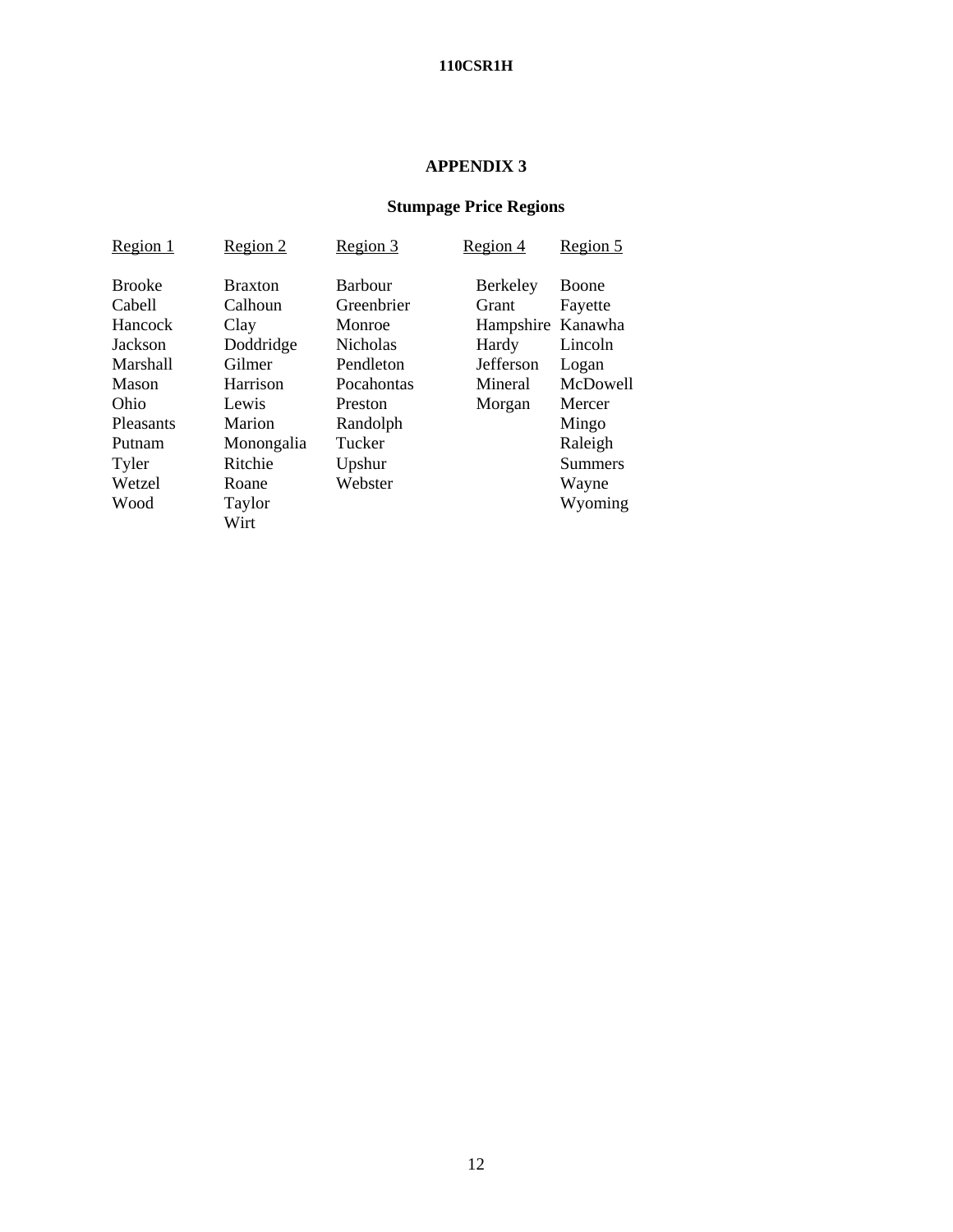# **APPENDIX 4**

# **TABLE OF HARVEST VOLUMES PER ACRE WITH HARVEST INTERVALS OVER AN 80 YEAR ROTATION CYCLE**

| Grade 1                                             | 35 Years              | 55 Years              | 80 Years               | Total                     |
|-----------------------------------------------------|-----------------------|-----------------------|------------------------|---------------------------|
| Site Index (75 or more)<br>(Very Good to Excellent) | 4.6 Cords<br>1.5 MBFs | 2.6 Cords<br>4.4 MBFs | 3.3 Cords<br>8.6 MBFs  | $10.5$ Cords<br>14.5 MBFs |
| Grade 2                                             |                       |                       |                        |                           |
| Site Index $(65-74)$<br>(Fair to Good)              | 3.3 Cords<br>1.0 MBFs | 7.0 Cords<br>3.2 MBFs | 4.6 Cords<br>5.5 MBFs  | 14.9 Cords<br>9.7 MBFs    |
|                                                     |                       | 45 Years              | 80 Years               | Total                     |
| Grade 3                                             |                       |                       |                        |                           |
| Site Index (less than 65)<br>(Poor)                 |                       | 3.1 Cords<br>.8 MBFs  | 15.4 Cords<br>3.7 MBFs | 18.5 Cords<br>4.5 MBFs    |

Scribner rule. Schnur, G. Luther. UNITED STATES DEPARTMENT OF AGRICULTURE Tech. Bul. No. 560. 1937. The Tax Commissioner may adopt a different timber scale and revise yields as standards of timber utilization change or as new information becomes available on timber yields of forest stands.